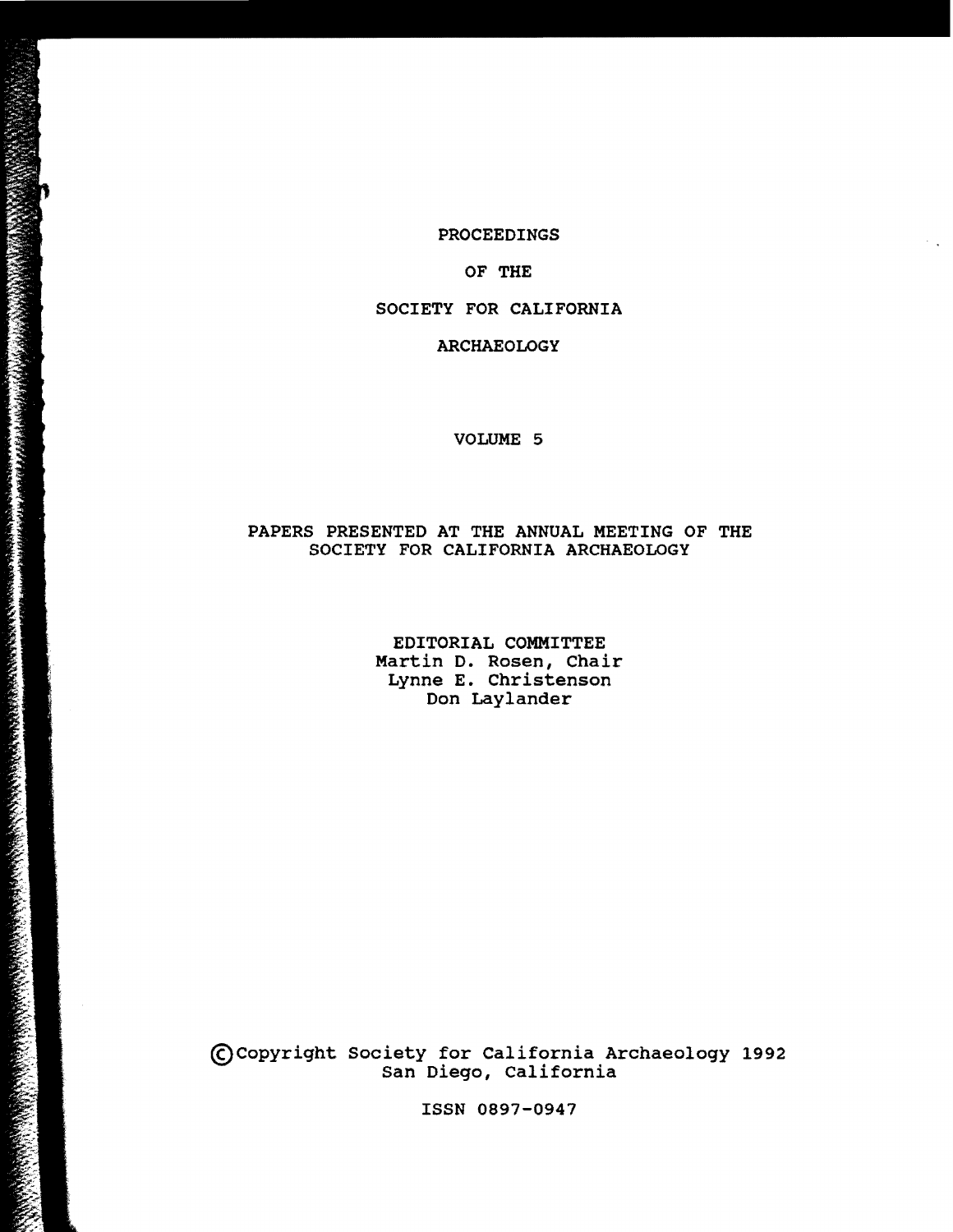# TABLE OF CONTENTS

|                                                                                                                                                                                       | Page         |
|---------------------------------------------------------------------------------------------------------------------------------------------------------------------------------------|--------------|
| DEVELOPMENT OF THEORY IN CALIFORNIA ARCHAEOLOGY<br>1966-1991<br>Joseph L. Chartkoff                                                                                                   | $\mathbf{1}$ |
| ARCHAEOLOGICAL METHOD AS PROBLEM SOLVING: A<br>RETROSPECTIVE VIEW<br>David A. Fredrickson                                                                                             | 27           |
| CRM IN CALIFORNIA: RETROSPECT ON 25 YEARS<br>OF PROGRESS<br>Michael J. Moratto                                                                                                        | 39           |
| SOME OBSERVATIONS ON THE DEVELOPMENT OF HISTORICAL<br>ARCHAEOLOGY IN CALIFORNIA<br>Julia G. Costello                                                                                  | 59           |
| CULTURAL PATTERNS AND CHRONOLOGY IN THE NORTHERN<br>SACRAMENTO RIVER DRAINAGE<br>Elaine Sundahl                                                                                       | 89           |
| NORTHERN CALIFORNIA OBSIDIAN STUDIES: SOME<br>THOUGHTS AND OBSERVATIONS ON THE FIRST TWO DECADES<br>Richard E. Hughes                                                                 | 113          |
| THE WINTU AND THEIR NEIGHBORS: A VERY SMALL<br>WORLD SYSTEM<br>Christopher Chase-Dunn                                                                                                 | 123          |
| UNDERSTANDING YANA PREHISTORY: APPLICATION OF<br>MULTIPLE ANALYSIS<br>Kathleen L. Hull, Elena Nilsson, and<br>Michael S. Kelly                                                        | 159          |
| REGIONAL PREHISTORY AND CALIFORNIA-GREAT BASIN<br>INTERACTION: AN ASSESSMENT OF RECENT ARCHAEOLOGICAL<br>STUDIES IN THE NORTHERN SIERRA NEVADA<br>Richard E. Markley and Donna A. Day | 171          |
| ON THE STUDY OF ARTIFACT ASSEMBLAGE<br>Michael F. Rondeau                                                                                                                             | 193          |
| BEHAVIORAL INTERPRETATIONS DERIVED FROM ARCHAIC<br>PERIOD LITHIC MATERIALS IN THE NAPA VALLEY<br><b>Bruce Dahlstrom</b>                                                               | 207          |
| SOME SOUTHERN CALIFORNIA SOAPSTONE SOURCES<br>Jane Rosenthal and Stephen L. Williams                                                                                                  | 219          |

l